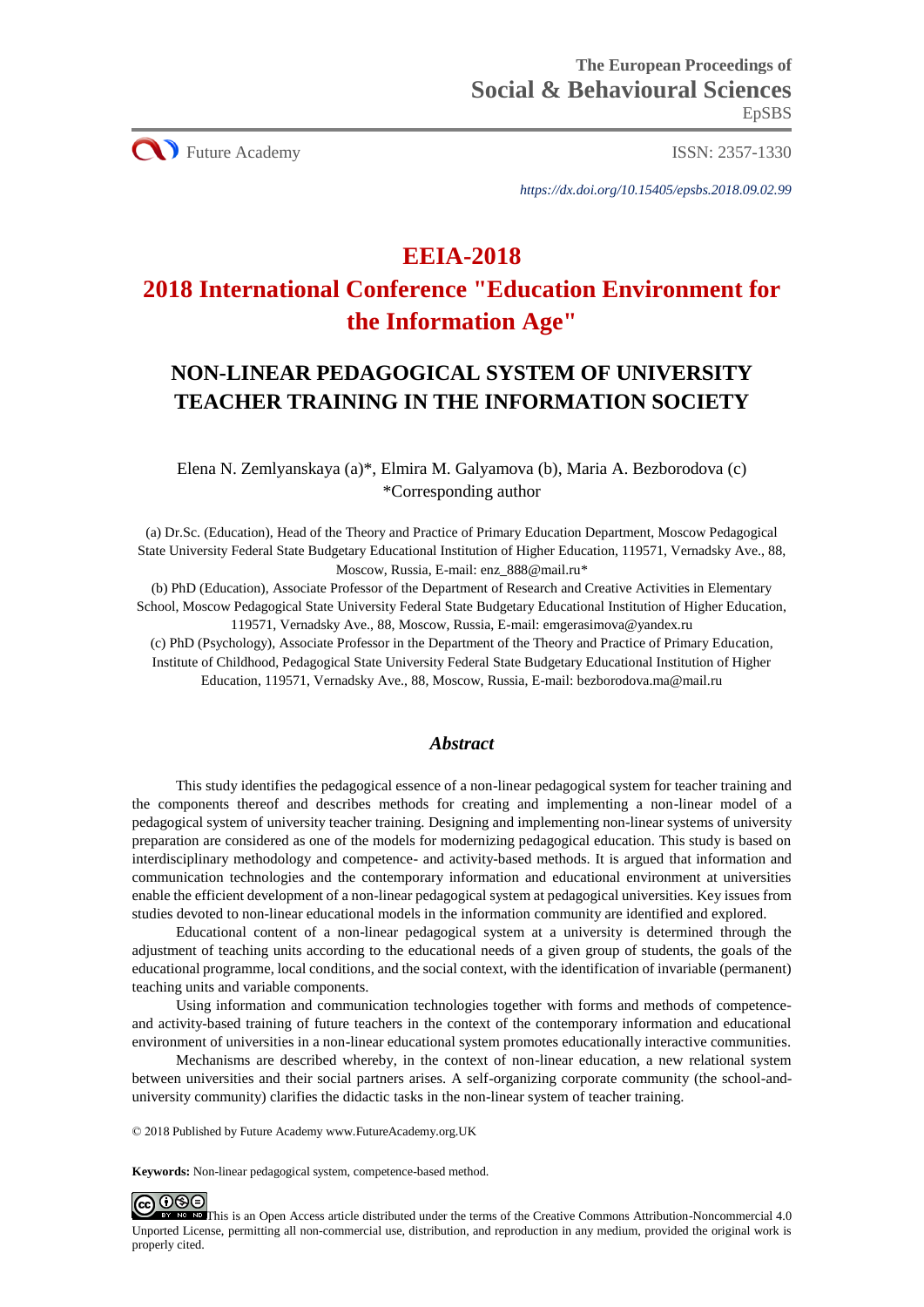## **1. Introduction**

In introducing changes to educational programmes for teacher training, the aim is to shift their focus to new educational results expressed in skills determined by professional standards for teachers, teacherpsychologists, etc., which reflect the new socio-cultural reality of general education schools. Innovative transformations of the pedagogical system of contemporary universities in general and pedagogical universities in particular are aimed at replacing traditional characteristics of the educational process such as canonicity and closedness with openness, optionality, flexibility, polyphony, and the local interconnectedness of elements as necessitated by the demands of modern society and the labour market.

The relevance of the study follows from the socio-pedagogical transformations of the university pedagogical system, with all its numerous and varied elements oriented toward non-linear (alternative, multiple-choice, functional) development. This tendency creates the need for an accurate, detailed analysis of the developing non-linearity of the university pedagogical system, whose efficiency depends directly on the conditions of the information community.

To achieve the task at hand, system-and-synergy-based, activity-based, interactive, competencebased, and contextual methods may be used in research and in educational practice both on the methodological-philosophical and on the didactic level. In certain research or didactic-methodological cases, the methods may reflect some degree of constructivist methodology. In studying the phenomenon of designing non-linear educational systems and their implementation in practice, Russian and foreign studies have relied on reflexive and cultural-historical methods.

#### **2. Problem Statement**

Given the increasing differentiation of the educational environments of schools as classes become less homogeneous in connection with the development of inclusive education, migration processes, and increasing numbers of students with various forms of social disadaptation, teachers at general education schools are having to reject traditional teaching methods using printed workbooks. Instead, teachers are experiencing a growing need for constructive didactics based on pedagogical techniques from reform pedagogy (i.e. progressive pedagogy), and humanistic, humane pedagogy. Such an approach makes it possible to introduce on-the-ground modifications to the content, methods, and techniques of education, forms and methods of monitoring, and criteria for assessing learning results, the classroom environment, and the school, as the situation dictates.

The current situation at general education schools requires that teacher training at universities be improved. The design and implementation of non-linear systems of university training are seen as one model of modernization.

The non-linear nature of an educational system of a pedagogical university involves: learning goals based on the formation of a self-developing personality; a friendly and cooperative style of communication between faculty members and students; the system's independence in choosing development areas; openness of education based on free self-expression of personality with various interaction patterns ("faculty member-student," "student-student," "student-faculty member"); and the general interaction of all elements of the pedagogical system in the context of uncertainty and risks within the the educational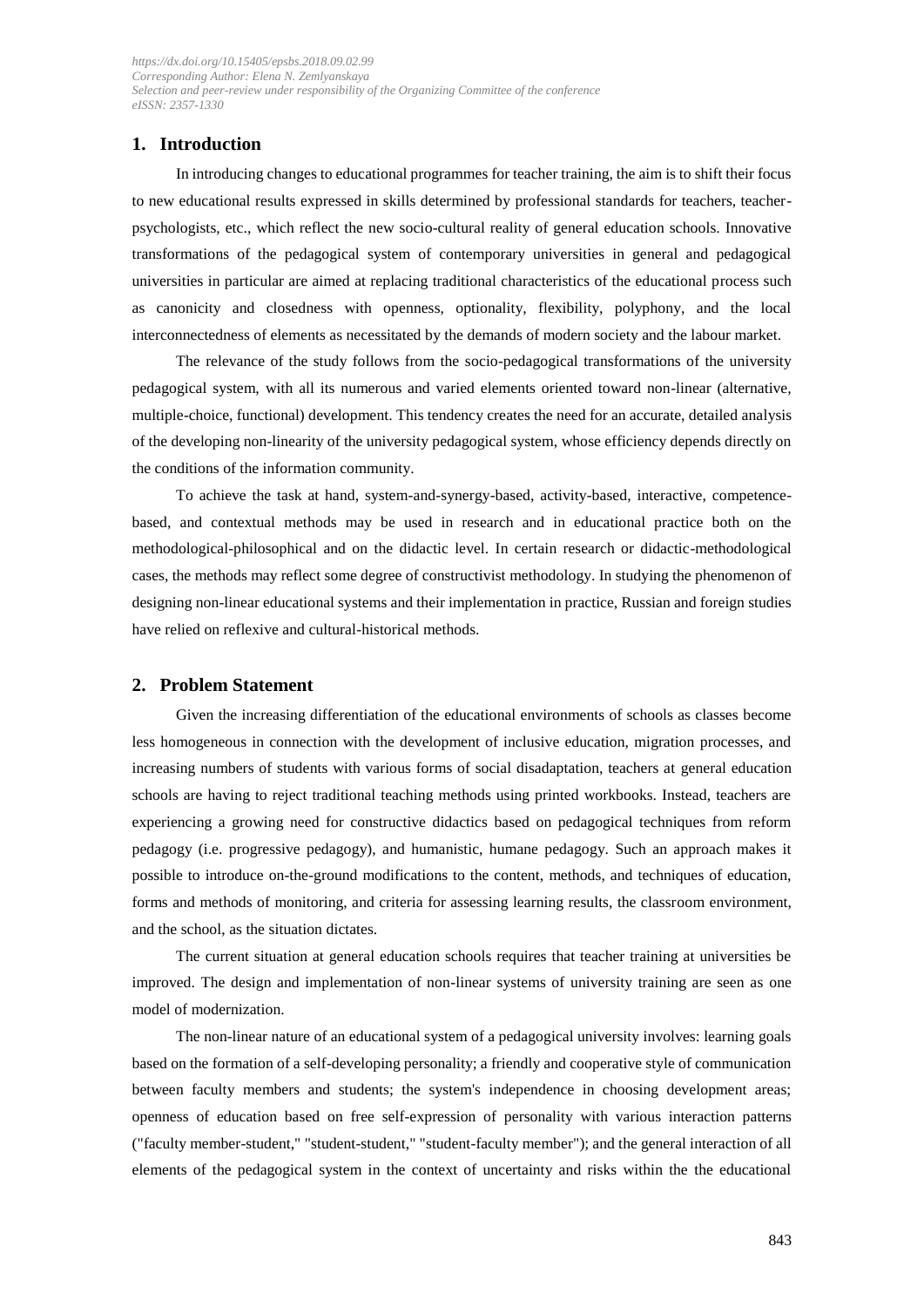environment (Platonova, Zaitseva, Zemlyanskaya, Bezborodova & Mikhina, 2017). In such a method, the teaching process is arranged according to a "non-linear scheme" with the following features:

- the personal involvement of students in forming their own, individual curriculum providing for independent selection of sections, topics, and disciplines both from among those on offer for study and from among those declared by students as corresponding to their educational needs;

- the provision of all methodological materials in printed and electronic forms for the independent work of students during the educational process, including a combination of on-site and virtual education on the relevant platform of the university's information environment;

- an increase in the number of participants in educational relations and a new kind of interaction among educational subjects;

- changes to the area of responsibility of all participants in the non-linear pedagogical system of teacher training at the university.

Some studies correlate the concept "non-linearity of the university pedagogical system" with the university's need to modernize, which corresponds to contemporary educational goals and the rapidly developing online educational environment. The goal of this study is to determine the functions and roles of the information and communication environment in providing a non-linear model of teacher training at universities.

#### **3. Research Questions**

Information and communication technology and the contemporary information and education environment at universities enable the efficient development of non-linear pedagogical systems at pedagogical universities. In this context, the key research issues in providing a non-linear educational model are:

- the determination of educational content in a non-linear pedagogical system in the context of the information and communication environment;

- the choice and use of multimedia technologies and forms and methods of competence-and-activitybased training and developmental education of future teachers;

- the expansion of opportunities to engage new educational partners and arrange interaction among subjects of the non-linear educational model by means of expanded IT capabilities.

#### **4. Purpose of the Study**

To discuss problems concerning the scientific and methodological basis of a non-linear pedagogical system for teacher training at universities in the context of the information and educational space.

#### **5. Research Methods**

The theoretical analysis of the literature and experience of developing non-linear educational systems. A series of surveys was conducted among faculty members, students in elementary-education sections at pedagogical universities, and supervisors of school practice using questionnaires, including ranking-based assessments.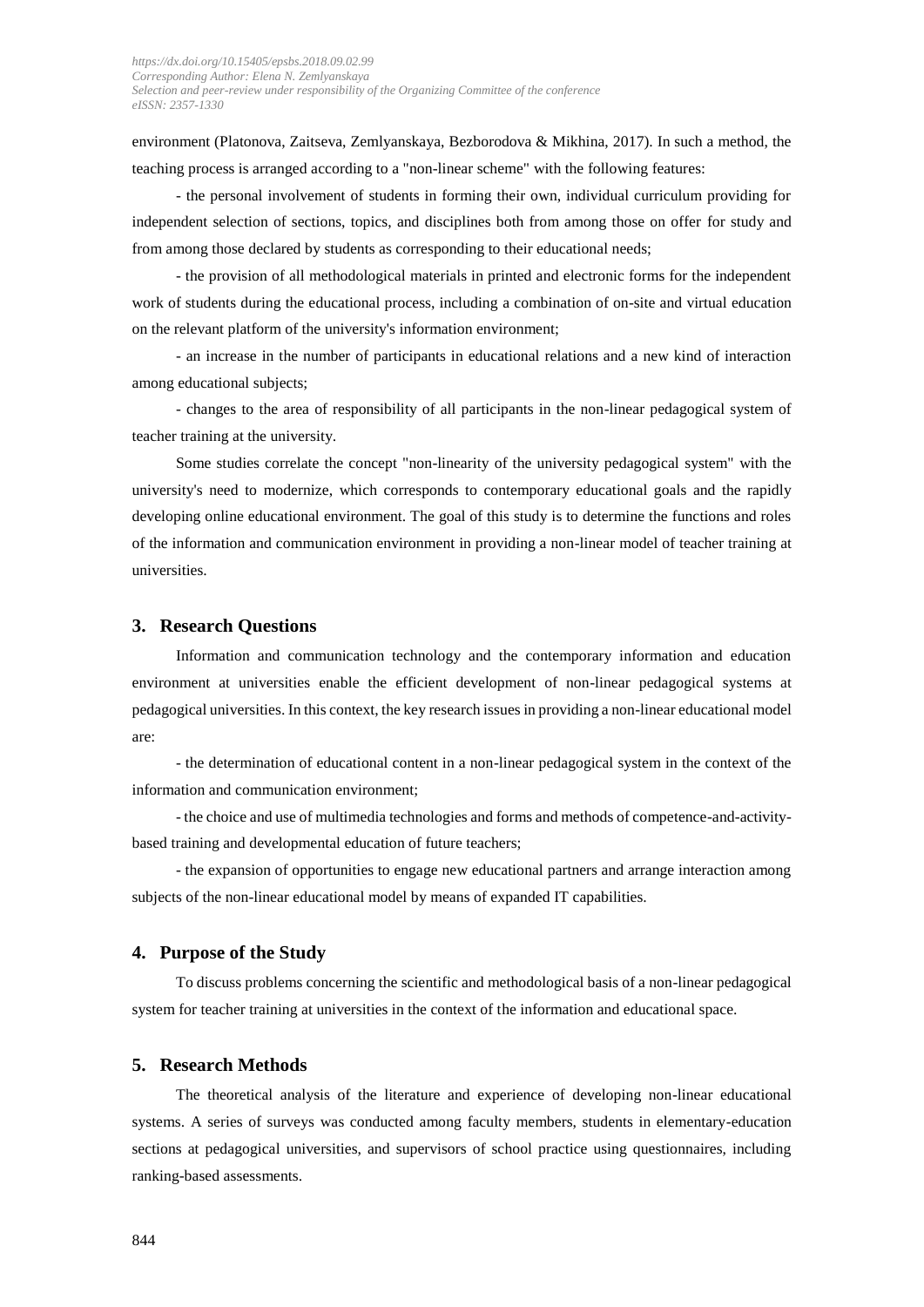## **6. Findings**

(1) The determination of the content of education in a non-linear pedagogic system at universities is the most underexplored issue among those being considered.

Some papers note that contemporary educational information technology may provide for the development of non-linear, differentiated adaptive learning. B. Cope, M. Kalantzis (Cope, 2016) propose a transition from didactic pedagogy to reflexive pedagogy and to that end outline seven pedagogical opportunities:

- ubiquitous learning: at any time and in any place;
- active knowledge generation: trainees as generators of knowledge;
- multi-modal value and presentation of knowledge;
- repeated feedback;
- joint intellectual activity;
- meta-cognition: double level of thinking (thinking about thinking);
- differentiated instruction.

S. Hase and K. Kenyon consider adaptive systems and differentiated instruction methods (Hase & Kenyon, 2007). They make a distinction between knowledge and skills (competences) and deep study in the process of developing associations that result in insight, "aha" reactions, and the generation of new ideas. For that, they propose a non-linear design of the instructional process based on heutagogy:

- the recognition of the formative nature of education and the consequent need for a "living" non-linear curriculum which is flexible and modifiable;
- involving the student in the management of their own learning system;
- providing a systematic approach in the acquisition of knowledge and skills;
- the participation of the student in the development of assessment, self-diagnostics, and the application of knowledge to real-life situations;
- joint learning.

We also discovered the positions of the scientific discourse with respect to implementing innovative principles for creating educational content. On the one hand, in the context of global computerization, the constructivist position is becoming increasingly productive: "...[K]nowledge is not a static phenomenon…It is a process - more specifically, a process of continuous designing and reorganizing" (J.-J. Piaget). This position proposes rejecting the sacral value of knowledge. Almost unlimited access to any scientific (and pseudoscientific) information allows students to develop and examine alternative hypotheses about the world and reach their own understanding of the phenomena under investigation.

On the other hand, researchers stress the importance of academic preparation as the basis for the development of cognitive processes, the possession of scientifically substantiated methods of making pedagogical decisions and scientific judgments (Ulvik & Smith, 2011), the involvement of students in the process of inquiry, and the conscious understanding of algorithms, solution techniques, and methods of proof. The educational context is important - that is, the opportunity to use communicative activities as a basis for assessing the suitability of the acquired knowledge, skills, and formed intellectual constructs in real instances in communication with one's social surrounding (the cultural level of possessing knowledge, as opposed to the natural level).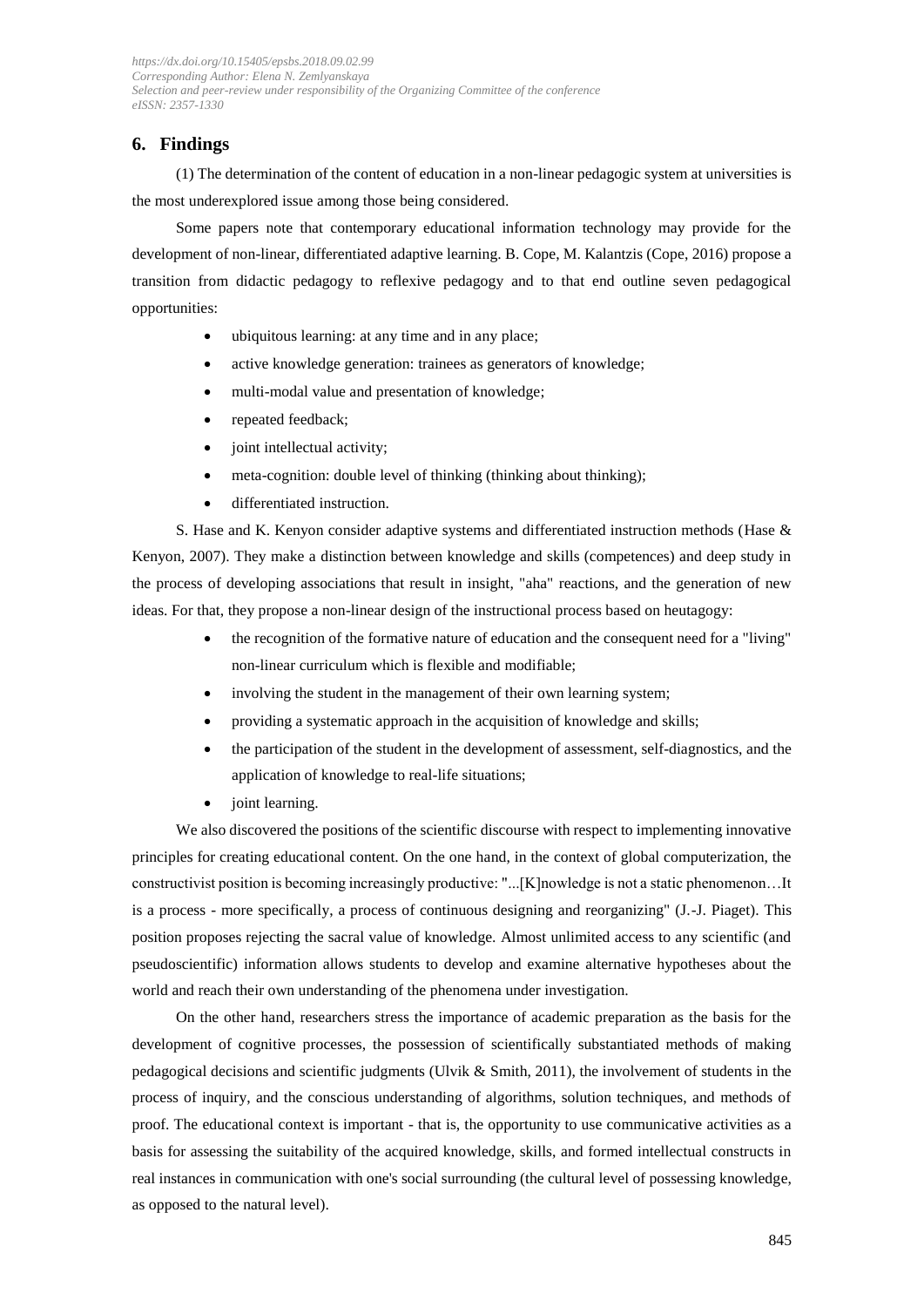Thus, determining the educational content in a non-linear educational model involves creating pedagogical conditions for successful self-structuring and autonomous knowledge acquisition on the part of students and entails:

- clarifying teaching units according to the educational needs of a given group of students, the goals of the educational programme, local conditions, the social context, etc.

- scientifically substantiating the chosen task content and structuring of the educational material; identifying the main invariable (permanent) and variable components of the learning content;

- forming an information base for planning and implementing didactic tasks;

- introducing navigators for the knowledge area being studied and means of inquiry, and the development of procedures and methods to assess informational content;

- assessing the risks of students' independent inquiry into and assimilation of the variable components of the content;

- modifying available educational supplies.

(2) The use of information and communication technology, forms, and methods in competence- and activity-based training of future teachers in the context of the contemporary information and educational environment at universities is a fairly well-studied issue. Traditional methods of teaching new material and the transfer of information in frontal work with students are based on simultaneity and parallelism: the entire group or all students of the same year listen to a lecturer in real time, and all students look at the same page of a book or presentation slide, perform the same tasks, and take the same standardized tests; in contrast, a non-linear educational system is aimed at creating an educational community of mutually involved learning and inspiring students to think.

S. Hase (Hase, 2011) highlights the development of the ability to use acquired skills in new conditions, which requires more comprehensive cognition, adherence to experience, adaptability, interaction with other people, emotional stability, and the ability to resolve challenges. Furthermore, this demonstrates the importance of conducting learner pre-assessment; thus, in Hase's opinion, assessment becomes an instrument of learner-centered education. Students can determine their form of assessment and their experience, or what they will focus their attention on (Hase, Kenyon, 2007). The author proposes that instruction begin by setting problems and finding integrated solutions before acquiring elementary knowledge or skills. He also advocates the use of smartphones, tablet PCs, computers, and e-libraries to find answers to inquiries.

N.M. Pavlutskaya (Pavlutskaya, 2015) considers the concept of a non-linear educational track of student preparation and identifies the basic tenets: level-based differentiation of tasks, which allows the individual abilities of students to be taken into account; the use of split-level methods and means of learning; student selection of difficulty level, depending on his or her preparation for an educational subject in general or a particular section or topic; the use of information and communication technology; and choosing and developing split-level assessment of students.

The use of information and communication technology makes it possible to resolve a particular set of tasks when developing a non-linear educational track of student preparation. G.M. Kiselyov proposes organizing the process of forming the cognitive activity of students in the context of the information and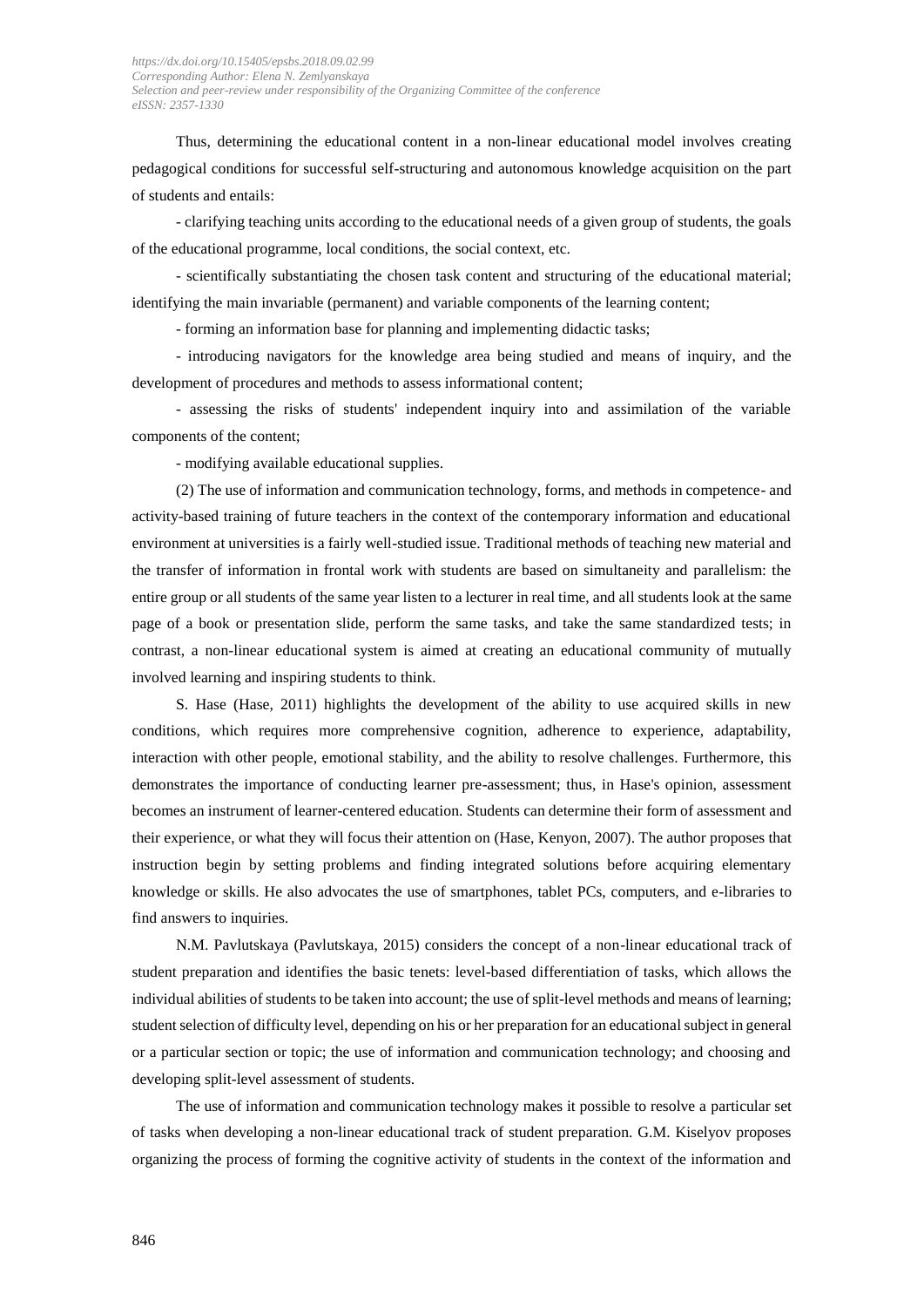educational space, inspiring them to undertake "independent inquiry, perception, processing, analysis, and systematization of new information" (Kiselyov, 2015).

Similar studies have been conducted by Portuguese scientists. T. Issa and P. Isaias showed that skills related to finding solutions to problems online, active online searching, and well-arranged collection of the necessary information and actual knowledge have a positive effect on a person's cognitive development (Issa & Isaias, 2016). On the other hand, G. Andersson, R. Cover, K. Mann, T.E. Sizikova, and other researchers (Andersson & Cuijpers, 2009; Cover, 2016; Mann, Gordon & MacLeod, 2009; Sizikova, Stunzha, Poveshchenko, Agavelyan & Voloshina, 2017) see certain problems in the use of the technological progress, as it creates minimal cognitive strain for the user, which can in turn lead to a decrease in the ability to concentrate while writing and reading, an inability to recall information, a lack of deep thoughts, scattered attention, and isolation.

M. Gordils takes the view that distance learning technologies and e-learning have some advantages as compared with traditional training mechanisms, with their limited infrastructure and high costs, but that when many hours are allocated for independent work, students do not have enough time. M. Gordils (Gordils, 2005) identifies the following advantages: adaptiveness to learners' needs, low instruction costs, varied forms of content and regular updating, access at any time and in any place, and universality.

S.A. Zhdanov, S.D. Karakozov, and V.G. Manyakha consider a combination of traditional and electronic learning methods during teacher training in the context of the information and educational space (Zhdanov, Karakozov & Manyakhina, 2015).

A. Kaplan and M. Haenlein highlight the fact that distance forms of learning in combination with traditional ones make it possible to increase discussion time at seminars, as students study lecture materials on their own. (Kaplan & Haenlein, 2016).

O.G. Kuprina describes the organization of independent work in the distance learning system LMS Moodle (Kuprina, 2016).

(3) The socialization of the results of university education is achieved by expanding the number of participants in educational relations, which becomes possible in the context of information and communication technology and the information and educational environment at universities. In the context of non-linear education, a new type of relations arises between universities and their social partners (e.g., what is called a school-university partnership, in which a school community starts taking part in the training of a future employee).

The new participants in the university community include the following: school teachers and supervisors of student practice, potential employers, etc., who can not only assess students' activity in a traditional manner, but might also post requests for university professors, draw attention to problems in school education, share best practices, or discuss accumulated practice. The self-organizing corporate community helps clarify didactic tasks for a non-linear system of teacher training.

A university's information space, uniform for all participants in the educational process, is a meeting place for all university faculty members to interact with students and each other, as well as a space for continuous joint work of supervisors and faculty members with each other and with students.

E.N. Zemplyanskaya and M.Ya. Sitnichenko give the example of the model of professional-oriented practice of master's students of psychological-pedagogical education in the context of the university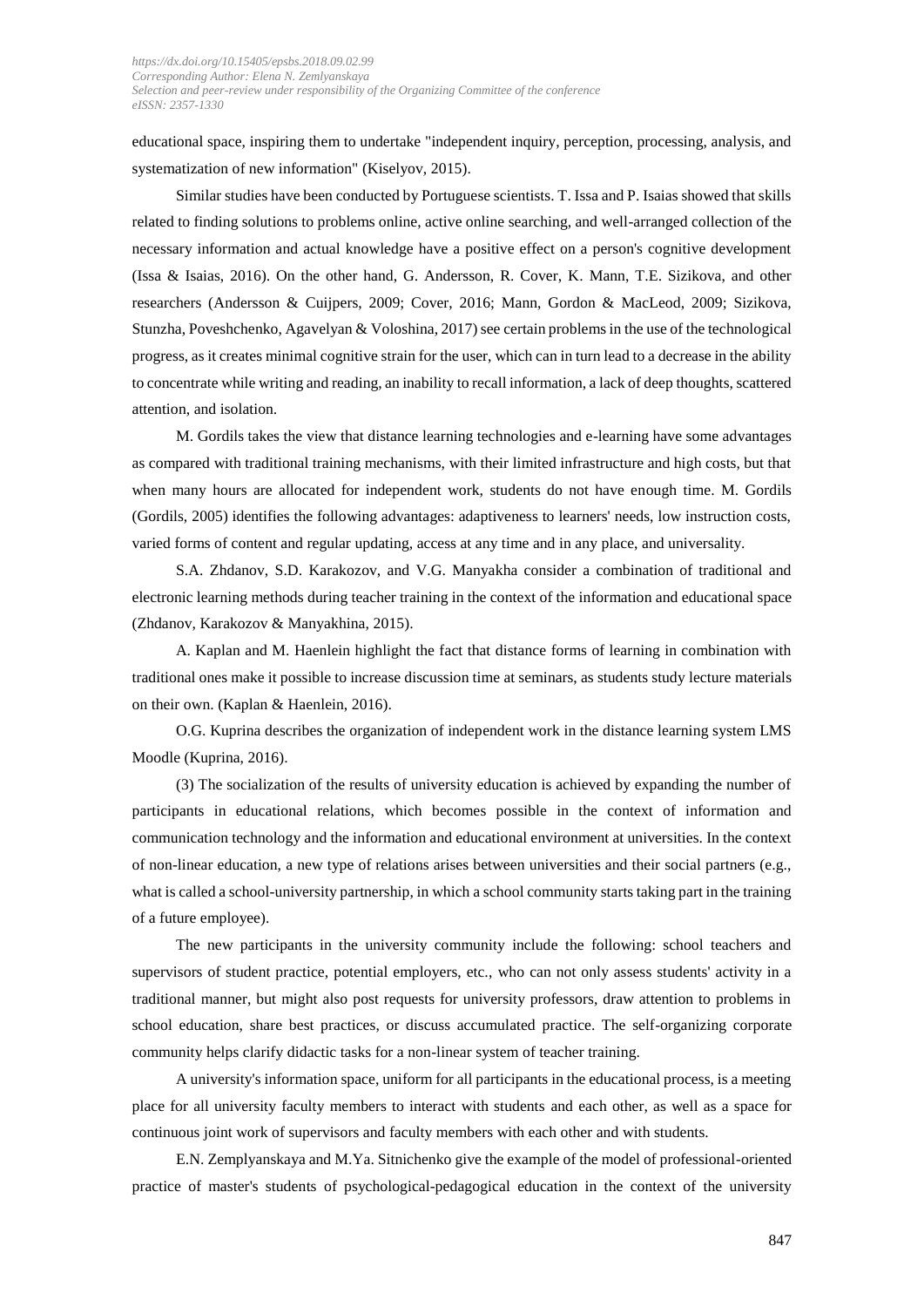information environment, substantiating principles of students' socio-professional self-determination and network interaction in arranging the interaction of built-in and concentrated practices (Zemlyanskaya & Sitnichenko, 2015).

A strategy for arranging the information and educational space of educational establishments is considered in great detail in an article by Yu.F. Telnov and co-authors (Gasparian, Lebedev & Telnov, 2017). With the support of the Russian Fund of Fundamental Research (Project No. 13-07-00917-а), they elaborated the concept of interaction among key subjects in the information and educational ¬space (Telnov, Pavlova & Protasova, 2015).

A survey of faculty members showed that they support the idea of a non-linear educational model in the context of the computerization of the university educational space. The 90% of respondents said that individualization and implementation of individual curricula are best carried out in the context of computerized education. The non-linear educational model successfully secures the split-level start in master's programmes (95% of teachers) and makes it possible to take learners' differentiated educational needs into account. The survey revealed the concerns of some faculty members about the mass implementation of non-linear learning models connected with an increase in labor costs during the implementation of educational programmes (ongoing revision of resources and courses, development of catalogues and navigators, etc.), and the practical structuring of non-linear educational trajectories.

A survey of students about the prospects and development of non-linear university education demonstrated that they generally support this idea. They identified the following advantages of such a form of education: the possibility of shortening the learning period (50% of students); the possibility of choosing disciplines and teachers (50% of students); choosing an individual progress strategy to achieve a goal (40% of students); the ability to determine an individual area of education (40% of students); choosing alternative and independent paths (30% of students); achieving different levels of education (30% of students); choosing educational techniques (20% of students); choosing levels of difficulty for homework, including creative tasks (20% of students); and choosing individual tools and techniques (10% of students). However, no respondents expressed the desire to assume responsibility for the independence of their choice and for making a responsible decision.

A large part of the students from elementary education sections (80%) said that e-resources from the university information environment help them study different disciplines more deeply. They support placing theoretical materials for each discipline in the information environment. Learners actively use information and communication technology to arrange and optimize the individual learning process. Moreover, the 100% of students use social networks to increase their professional skills; the 90% perform joint tasks and projects or prepare for classes using wikis, Google Drive, and analogous technologies; the 70% work with presentations, video lectures, video conferences, and speeches of faculty members and specialists in their areas of interest. Learners are less active in using e-mail, instant messaging systems, or group calendars to exchange educational information (50% of respondents) or university e-libraries (40% of students).

The reasons for using information and communication technology in scientific work was revealed: the 40% of students expressed a wish to participate in conferences, video conferences, or webinars as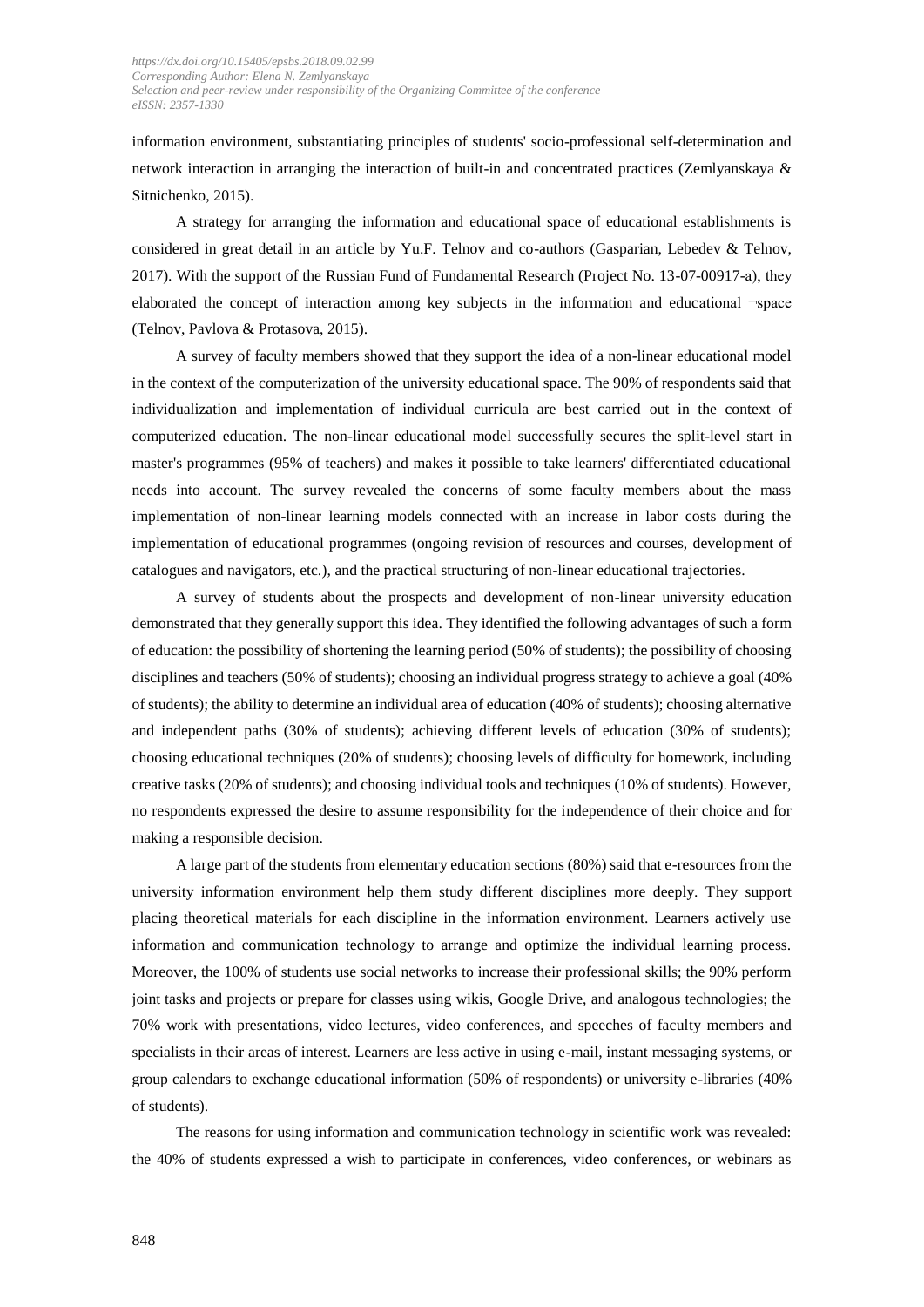listeners or speakers, while not more than 30% of them had actually participated in such events. However, only 10% of students were interested in access to scientific publications in scientific magazines.

The main reason for students' use of information technology in education is having convenient access to educational resources at all times (100% of students), providing feedback for faculty members from students (80% of students), being able to use practical materials (70% of students), expanding their theoretical base of preparation (60% of students), receiving information on relevant processes and events on education (40% of students), and basing themselves on the experience of practitioners of elementary education (40% of students).

In response to the question: "In your opinion, are there enough information, resources, and materials online to allow an individual to cope, remotely and independently, with the theory and practice of higher pedagogical education without the aid of faculty members?" the majority of students (80%) responded in the negative, justifying their answer by saying that "living" communication with faculty members is required, "to become a teacher, practice is required," "an experienced practitioner should teach how to become a teacher," "not only is theory essential, but so is practice," and that "one can not find all of the information necessary for education online." Those who responded in the affirmative (20%) said that a theory may be studied independently, while practice cannot. Similarly, they noted that everything necessary can be found online, but the help of a faculty member is still required.

Conclusions: Students have a positive attitude towards distance learning forms, use them mainly to read theoretical materials, use social networks to enhance their professional skills in the context of searching independently for additional information, and perform joint tasks using wikis, Google Drive, and analogous technologies. Students note a lack or insufficiency of presentations, video lectures, video conferences, and speeches of faculty members and specialists in their areas of interest, and they would like to use the university e-library more often, as well as participate in conferences not only as listeners, but also as speakers. Characterizing the non-linear approach to instruction in the e-learning context, the majority of students highlighted such criteria as pace of instruction and choice of discipline and faculty members. Students are more interested in choosing disciplines and faculty members, alternative and independent tracks, and individual instruments and techniques

#### **7. Conclusion**

A non-linear educational system for training teachers is a system that enables students to implement individual educational routes created on the basis of the incorporation of differentiated educational and research experience into the system of school-university partnerships or in the areas of their mutual influence. The non-linear higher education model makes graduates more competitive and flexible on the labor market.

The computerization of education permits the efficient implementation of non-linear pedagogical systems at different levels – content-related, technological, and social.

The main obstacle for contemporary universities in choosing such a development model lies in the practical design of a non-linear educational trajectory for its learners.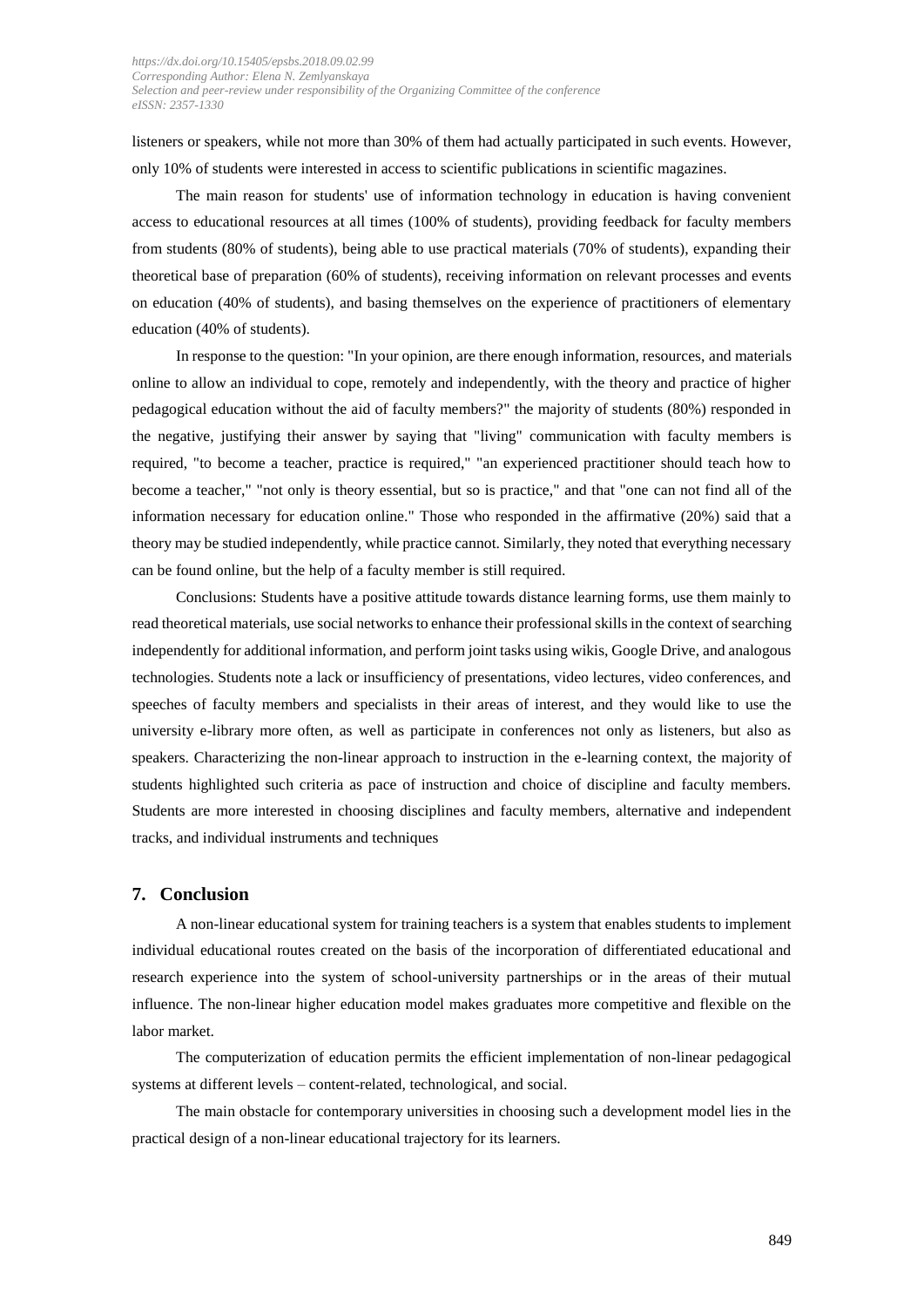The study affirms the theoretical and practical value of the non-linear development of the pedagogical system in interaction between the educational environment of modern universities and the Internet.

#### **8. Acknowledgements**

The work was carried out within the framework of the State Assignment of the Institute for Strategy of Education Development of the Russian Academy of Education for 2017-2019. (No. 27.7948.2017 / BCH).

#### **References**

- Andersson G., Cuijpers P. (2009) Internet-based and other computerized psychological treatments for adult depression: A meta-analysis. *Cognitive Behaviour Therapy*. Vol. 38, № 4. P. 196–205. DOI: <https://doi.org/10.1080/16506070903318960>
- Andreas M. Kaplan, Michael Haenlein. (2016) Higher education and the digital revolution: About MOOCs, SPOCs, social media, and the Cookie Monster. *Business Horizons, Volume 59,* Issue 4, July–August 2016, Pages 441-450. DOI[: https://doi.org/10.1016/j.bushor.2016.03.008](https://doi.org/10.1016/j.bushor.2016.03.008)
- Cope, M. Kalantzis, *Conceptualizing e-Learning. E-learning ecologies, 1–47* (2016). Retrieved from: [http://neamathisi.com/\\_uploads/Conceptualizing-e-Learning.pdf](http://neamathisi.com/_uploads/Conceptualizing-e-Learning.pdf)
- Cover R. (2016) *Identity, Internet, and Globalization. Digital Identities. Creating and Communicating the Online Self*. Elsevier, P. 141–182. DOI: <https://doi.org/10.1016/B978-0-12-420083-8.00005-5>
- Gasparian M.S., Lebedev S.A., Telnov Y.F. (2017) Engineering of educational programs through the application of intelligent technologies. *Open Education.* (1):14-19. [In Rus] DOI:10.21686/1818- 4243-2017-1-14-19 [in Rus.].
- Hase, S, Kenyon, C. (2007) Heutagogy: a child of complexity theory. *An International Journal of Complexity and Education,* vol. 4, no. 1, pp. 111-118. Retrieved from: <http://ejournals.library.ualberta.ca/index.php/complicity/article/download/8766/7086>
- Hase, S. (2011). Learner defined curriculum: Heutagogy and action learning in vocational training*. Southern Institute of Technology Journal of Applied Research,* (February), 1–10. Retrieved from:

[https://www.researchgate.net/publication/254664050\\_Learner\\_defined\\_curriculum\\_heutagogy\\_an](https://www.researchgate.net/publication/254664050_Learner_defined_curriculum_heutagogy_and_action_learning_in_vocational_training) [d\\_action\\_learning\\_in\\_vocational\\_training](https://www.researchgate.net/publication/254664050_Learner_defined_curriculum_heutagogy_and_action_learning_in_vocational_training)

- Issa T., Isaias P. (2016) Internet factors influencing generations Y and Z in Australia and Portugal: A practical study. *Information Processing & Management.* Vol. 52, № 4. P. 592–617. DOI: <https://doi.org/10.1016/j.ipm.2015.12.006>
- Kiselyov G.M. (2015) Informatsionnaya obrazovatelnaya sreda kak faktor sovershenstvovaniya soderzhaniya professionalnoy deyatelnosti pedagoga. *Shkola buduschego*. 2015. No.6. p. 3-7. Retrieved from:<http://www.schoolfut.ru/node/503> [in Rus].
- Kuprina, O.G. (2016). Samostoyatelnaya rabota studentov-magistrantov v sisteme distantsionnogo obucheniya Moodle po inostrannomu yazyku*. Distantsionnoye i virtualnoye obucheniye*, No. 4, pp. 56–61. Retrieved from[: http://www.edit.muh.ru/content/mag/jour3.php?link=di042016&lng=en](http://www.edit.muh.ru/content/mag/jour3.php?link=di042016&lng=en) [in Rus]
- Mann K., Gordon J., MacLeod A. (2009) Reflection and reflective practice in health professions education: a systematic review *Advances in Health Sciences Education, Theory and Practice*. № 14. P. 595– 621. DOI: <https://doi.org/10.1007/s10459-007-9090-2>
- Pavlutskaya, N.M. (2015). Kontseptsiya postroeniya nelineinykh obrazovatelnykh trayektorii v bakalavriate pri obuchenii fizike v tekhnicheskom vuze. *Shkola budushchego,* No. 4, pp. 20–28. Retrieved from: <http://www.schoolfut.ru/node/400> [in Rus].
- Platonova, R. I., Zaitseva, N. A., Zemlyanskaya, E. N., Bezborodova, M. A., Stepanov, P. A., Mikhina, G. B. (2017). Nonlinear development of university pedagogical system: Permanence of didactic tasks. *Man in India*, *97*(14), 159–171. SCOPUS:2-s2.0-85027369225